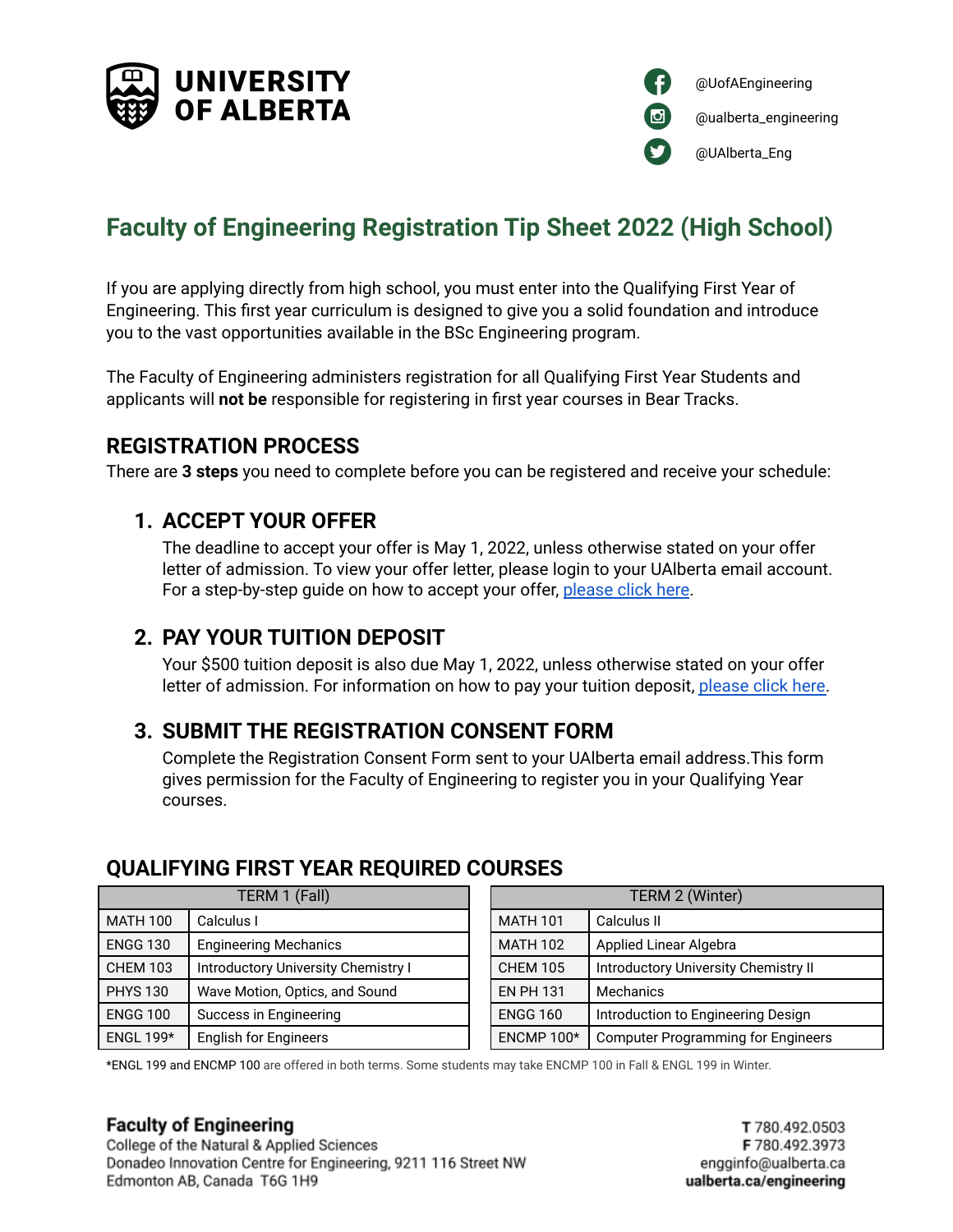

### **VIEW YOUR FALL AND WINTER SCHEDULES**

After you have completed those 3 steps, you will be registered in your classes by the Faculty of Engineering. You will receive an email anytime after April 15, 2022 to notify that you are registered in your classes. You can then check out your Fall 2022 and Winter 2023 schedules in Bear Tracks under "My Schedule & Exams" -> "My Schedule - Calendar".

#### **What will my schedules look like?**

The following Fall 2022 and Winter 2023 timetables are samples of what a first year student's course schedule could look like and are meant to give students an idea of what to expect once course schedules become available in Bear Tracks. Please note that every schedule will be different and there will be some variation in lecture and lab times depending on availability.

#### **Fall Sample Schedule: Winter Sample Schedule:**



#### \*ENGL 199 may appear in either Fall or Winter and is interchangeable with ENCMP 100. \*\*CHEM 103 and PHYS 130 labs will be scheduled in **alternate** weeks in your first year and will only occupy half a time slot \*\*\*CHEM 105 and EN PH 131 labs will be scheduled in **alternate** weeks in your first year and only occupy a half a time slot.

## **AP / IB CREDIT**

The Faculty of Engineering recommends that students with IB/AP transfer credit **decline ONLY** the transfer credits that overlap with required first year courses. There are two main reasons for this:

- 1. Students are required to take a full course load during their first year. If a student accepts their AP/IB transfer credit they are required to take higher level courses in a significantly more difficult schedule than their fellow classmates.
- 2. AP/IB courses cover the same general concepts as certain first semester courses but do not cover the same applications of the material. If you skip over these courses you will end up missing a large amount of information relevant to Engineering students.